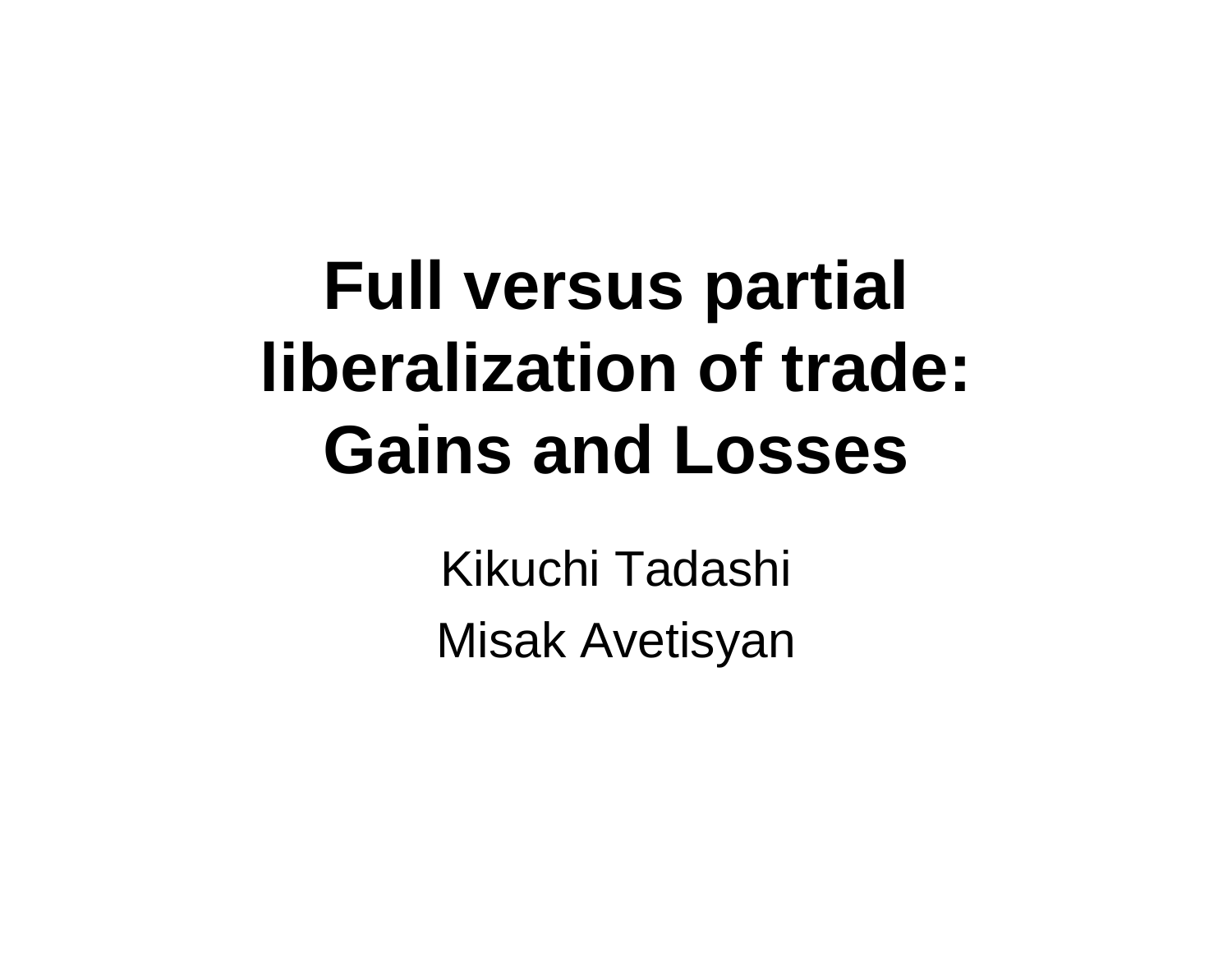#### Problem statement

- Full liberalization of trade should benefit developing countries
- Results indicate that this is not always the case

#### **Objective:**

*Test whether partial liberalization of trade provides more gains for developing countries.*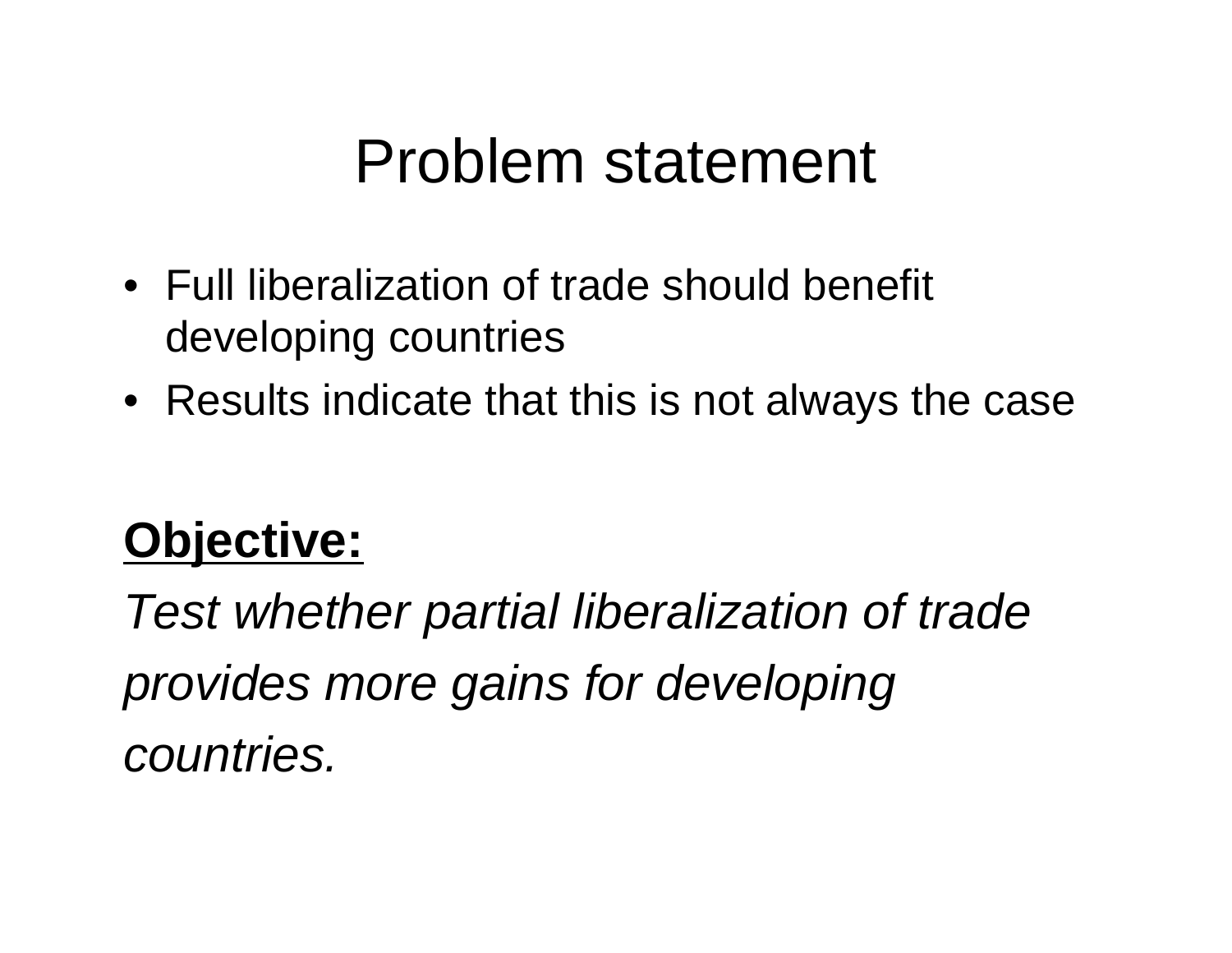## Original policy shock

#### Import from ROW Rich countries Domestic product Tax  $\rightarrow$  0  ${\mathsf S}$ ubsidy $\boldsymbol{\rightarrow} 0$ Agri Food (CropsF, MeatDairyF, TextApparF) FOOD(CropsP, MeatDairyP, OthFoodBev) Export to ROW

(CropsF, MeatDairyF, TextApparF) Subsidy $\rightarrow$  0

TAX $\rightarrow$  0

TAX $\rightarrow$  0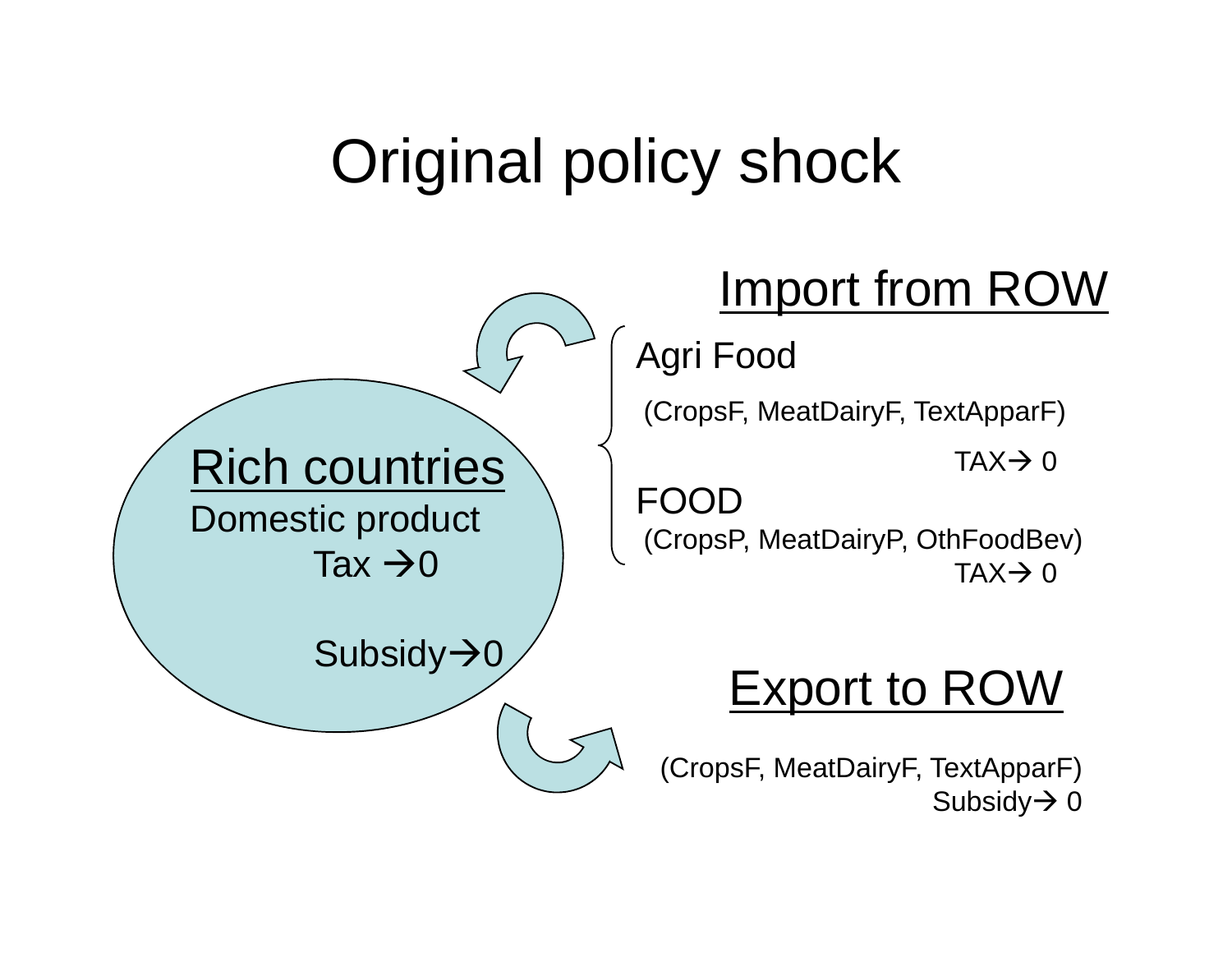## Findings of full trade liberalization

#### **Results: Change in exports, imports, and net exports (trade balance) after implementing policy**

Trade balance by region in \$US (millions)

| Region       | <b>VXWD</b> | <b>VIWS</b> | Net exports<br>Net exports<br>before policy<br>after policy |               | Change in net<br>exports |  |
|--------------|-------------|-------------|-------------------------------------------------------------|---------------|--------------------------|--|
| 1 Rich       | 76,916.15   | 81,172.23   | $-156,082.65$                                               | $-160,338.73$ | $-4,256.08$              |  |
| 2 RDevAsia   | 6,274.82    | 7,330.36    | $-45,500.85$                                                | $-46,556.39$  | $-1,055.54$              |  |
| 3 RLatAmer   | 2,236.99    | 2,414.34    | $-10,290.85$                                                | $-10,468.20$  | $-177.35$                |  |
| 4 RAfrica    | 841.55      | 816.83      | $-9,560.77$                                                 | $-9,536.05$   | 24.72                    |  |
| 5 Mexico     | $-103.32$   | $-162.71$   | $-3,699.75$                                                 | $-3,640.36$   | 59.39                    |  |
| 6 Brazil     | 1,714.47    | 1,552.94    | $-4,200.21$                                                 | $-4,038.68$   | 461.53                   |  |
| 7 Thailand   | 376.36      | 458.41      | $-4,088.02$                                                 | $-4,170.07$   | $-82.05$                 |  |
| 8 Vietnam    | $-11.92$    | $-3.29$     | $-952.67$                                                   | $-961.30$     | $-8.63$                  |  |
| 9 Mozambique | $-5.39$     | $-5.84$     | $-29.61$                                                    | $-29.16$      | 0.45                     |  |
| 10 Malawi    | 58.20       | 65.66       | $-36.07$                                                    | $-43.53$      | $-7.46$                  |  |
| Total        | 88,297.90   | 93,638.95   | $-234,441.44$                                               | $-239,782.49$ | $-5,341.05$              |  |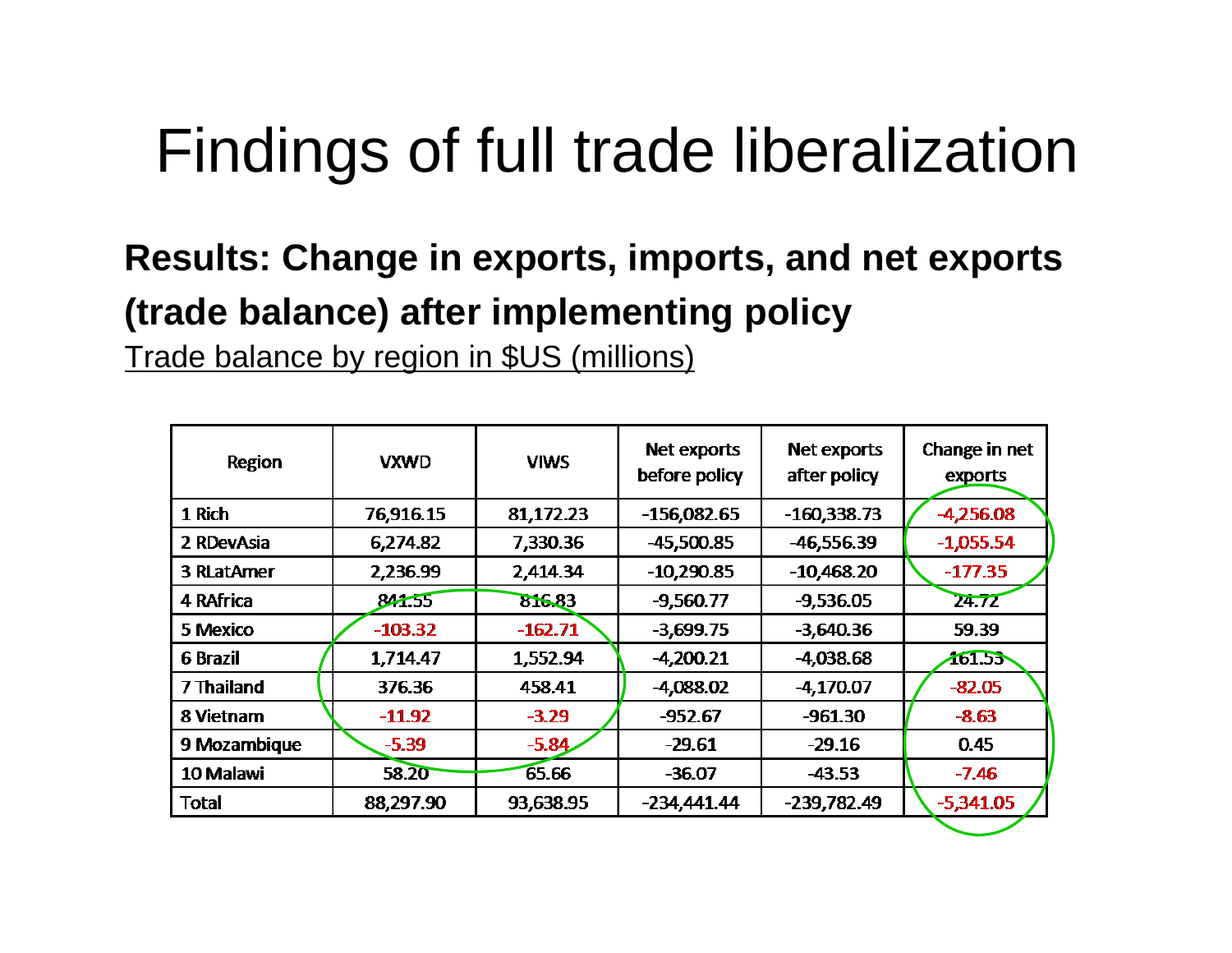## Findings of full trade liberalization

#### Definition

*# terms of trade equation computed as difference in psw and pdw (HT 66) # (all,r,REG)*  $tot(r) = psw(r) - pdw(r);$ 

| <b>Region</b> | <b>PSW</b> | <b>PDW</b> | TOÌ     |  |
|---------------|------------|------------|---------|--|
| 1 Rich        | $-0.13$    | 0.03       | $-0.16$ |  |
| 2 RDevAsia    | 0.28       | 0.09       | 0.19    |  |
| 3 RLatAmer    | 1.35       | 0.39       | 0.96    |  |
| 4 RAfrica     | 0.68       | 0.38       | 0.3     |  |
| 5 Mexico      | 0.13       | $-0.03$    | 0.16    |  |
| 6 Brazil      | 5.23       | 0.15       | 5.08    |  |
| 7 Thailand    | 1.33       | 0.05       | 1.28    |  |
| 8 Vietnam     | $-0.02$    | 0.09       | $-0.11$ |  |
| 9 Mozambique  | $-0.03$    | 0.44       | $-0.47$ |  |
| 10 Malawi     | 4.72       | 0.39       | 4.33    |  |
| <b>Total</b>  | 13.53      | 1.99       | 1154    |  |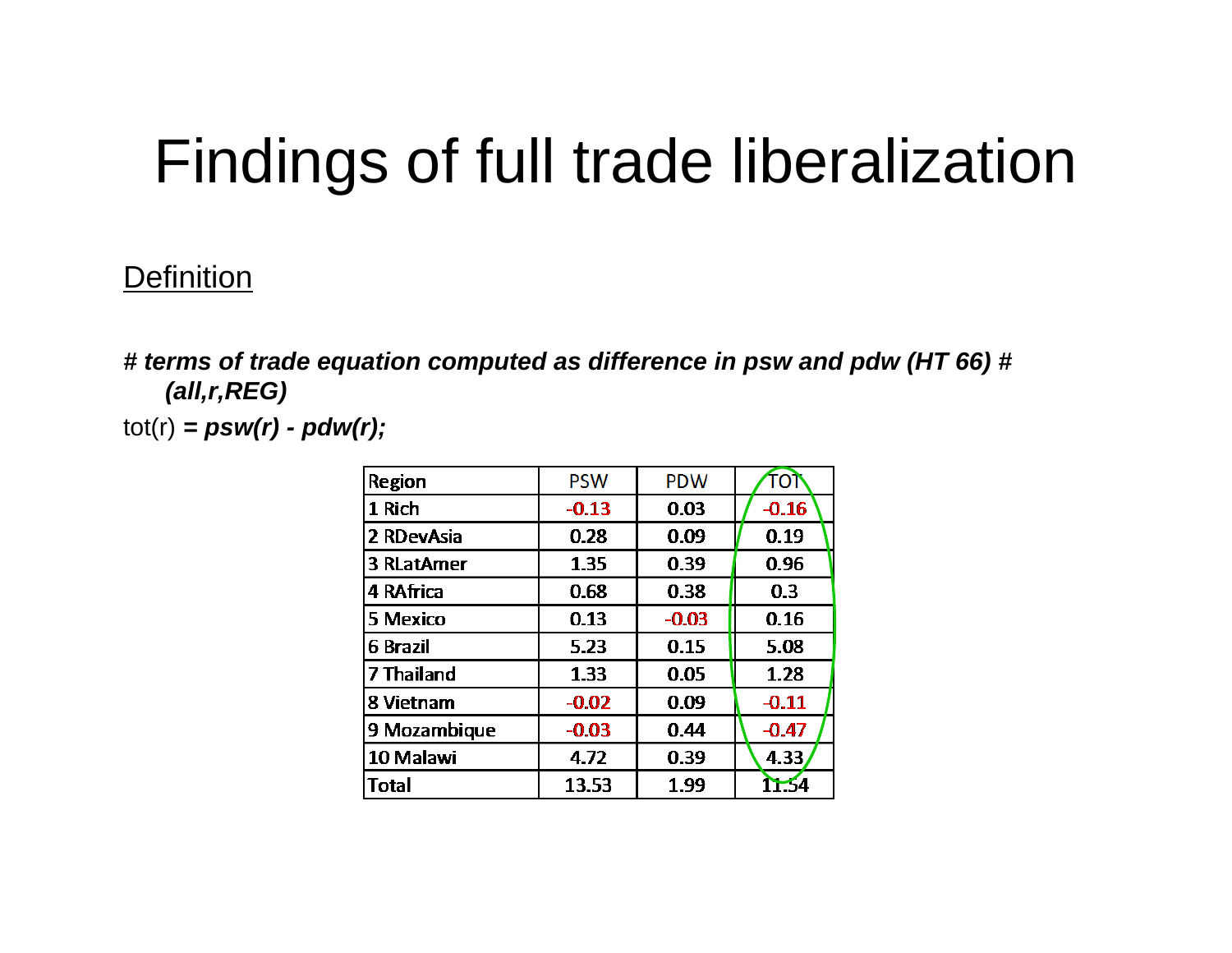## Intuition behind the results of full trade liberalization

*# estimate change in index of prices received for tradeables i produced in r # (all,r,REG)*

VXWREGION(r) \* psw(r) **= sum(i,TRAD\_COMM, sum(s,REG, VXWD(i,r,s) \* pfob(i,r,s))) + sum(m,MARG\_COMM, VST(m,r) \* pm(m,r));**

*# estimate change in index of prices paid for tradeable products used in r # (all,r,REG)* VIWREGION(r) \* pdw(r) **= sum(i,TRAD\_COMM, sum(k,REG, VIWS(i,k,r) \* pcif(i,k,r)));**

*# eq'n links agent's and world prices (HT 27) # (all,i,TRAD\_COMM)(all,r,REG)(all,s,REG)* pfob(i,r,s) *= pm(i,r) - tx(i,r) - txs(i,r,s);* 

#### *Reason for change:*

 $f(x(i,r) = 0$  and  $txs(i,r,s)=0$  =>  $pfob(i,r,s)$  depends on  $pm(i,r)$  and since elasticity is exogenous, then a change in output will cause a change in market price.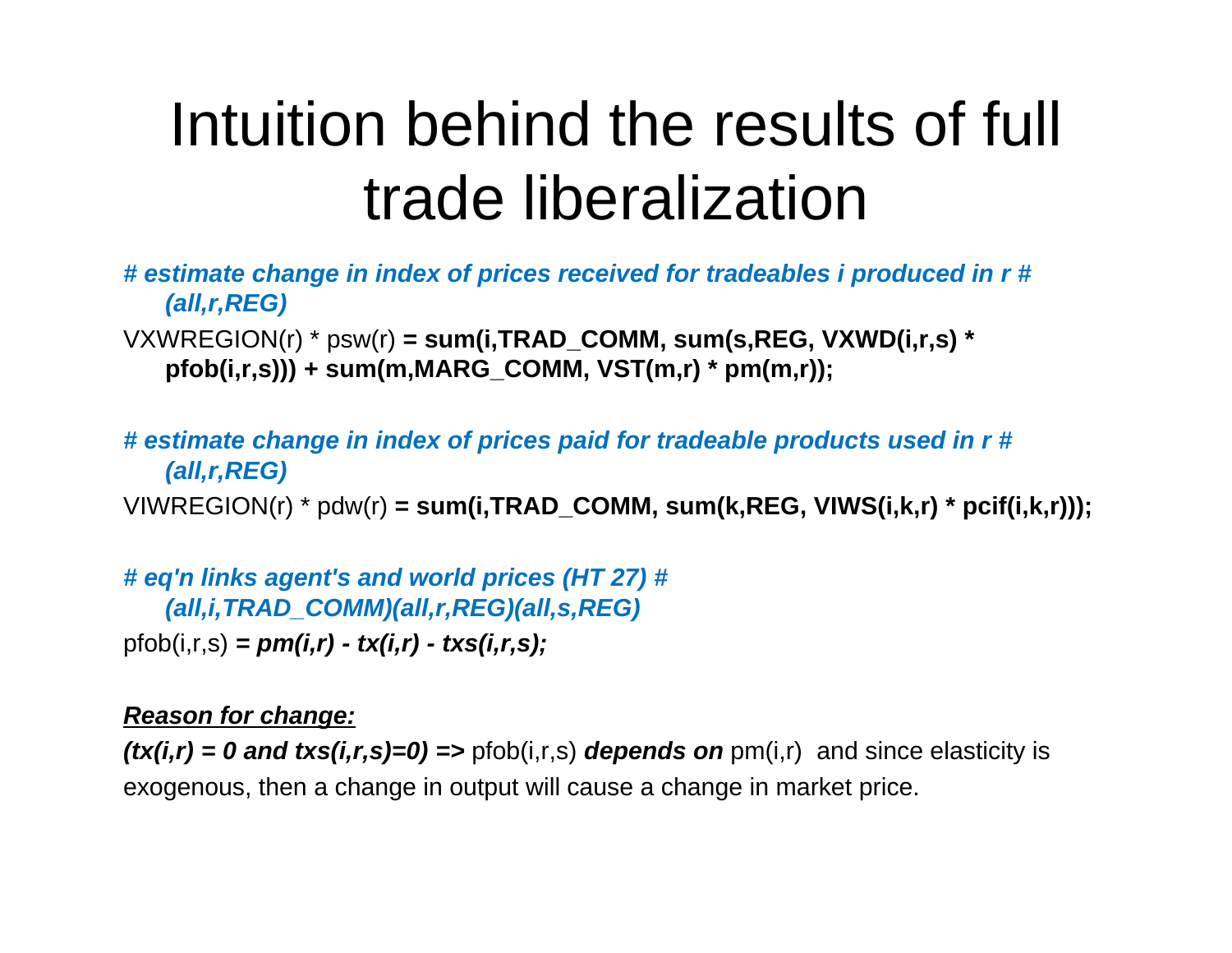## Analyzing the original experiment

#### Trade liberalization

(A) Gains and losses considering only trade volume

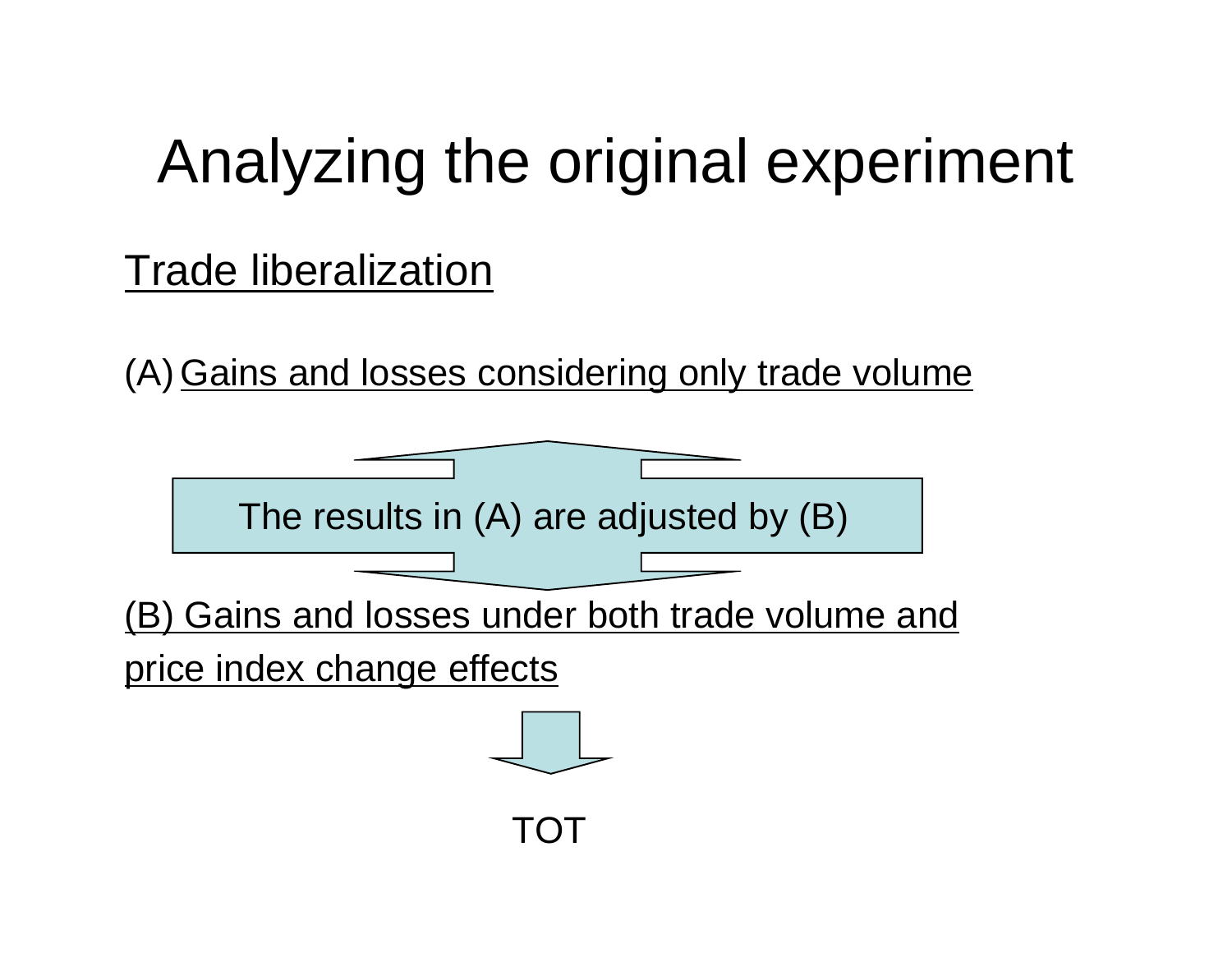# Explanation of changes in TOT

From our findings and also accounting for level changes (value of trade adjusted by price index change) we see that:

| <b>Region</b> | Change in net<br>export, \$US<br>million | Change in trade<br>levels, \$US million | <b>TOT, %</b> |  |
|---------------|------------------------------------------|-----------------------------------------|---------------|--|
| 1 Rich        | -4256.08                                 | $-830145.03$                            | $-0.16$       |  |
| 2 RDevAsia    | $-1055.54$                               | 192370.08                               | 0.19          |  |
| 3 RLatAmer    | $-177.35$                                | 153071.96                               | 0.96          |  |
| 4 RAfrica     | 24.72                                    | 35724.5                                 | 0.3           |  |
| 5 Mexico      | 59.39                                    | 24952.13                                | 0.16          |  |
| 6 Brazil      | 161.53                                   | 323940.45                               | 5.08          |  |
| 7 Thailand    | $-82.05$                                 | 100891                                  | 128           |  |
| 8 Vietnam     | -8.63                                    | $-2701.58$                              | $-0.11$       |  |
| 9 Mozambique  | 0.45                                     | $-717.01$                               | $-0.47$       |  |
| 10 Malawi     | $-7.46$                                  | 2841.72                                 | -33           |  |
| Total         | -5341.05                                 | 228.22                                  | 11.54         |  |

Reasons:

- • Vietnam and Mozambique have losses because of weak exporting power (TOT=PSW/PDW).
- $\bullet$  Rich countries also experience some losses because of elimination of **export subsidy**.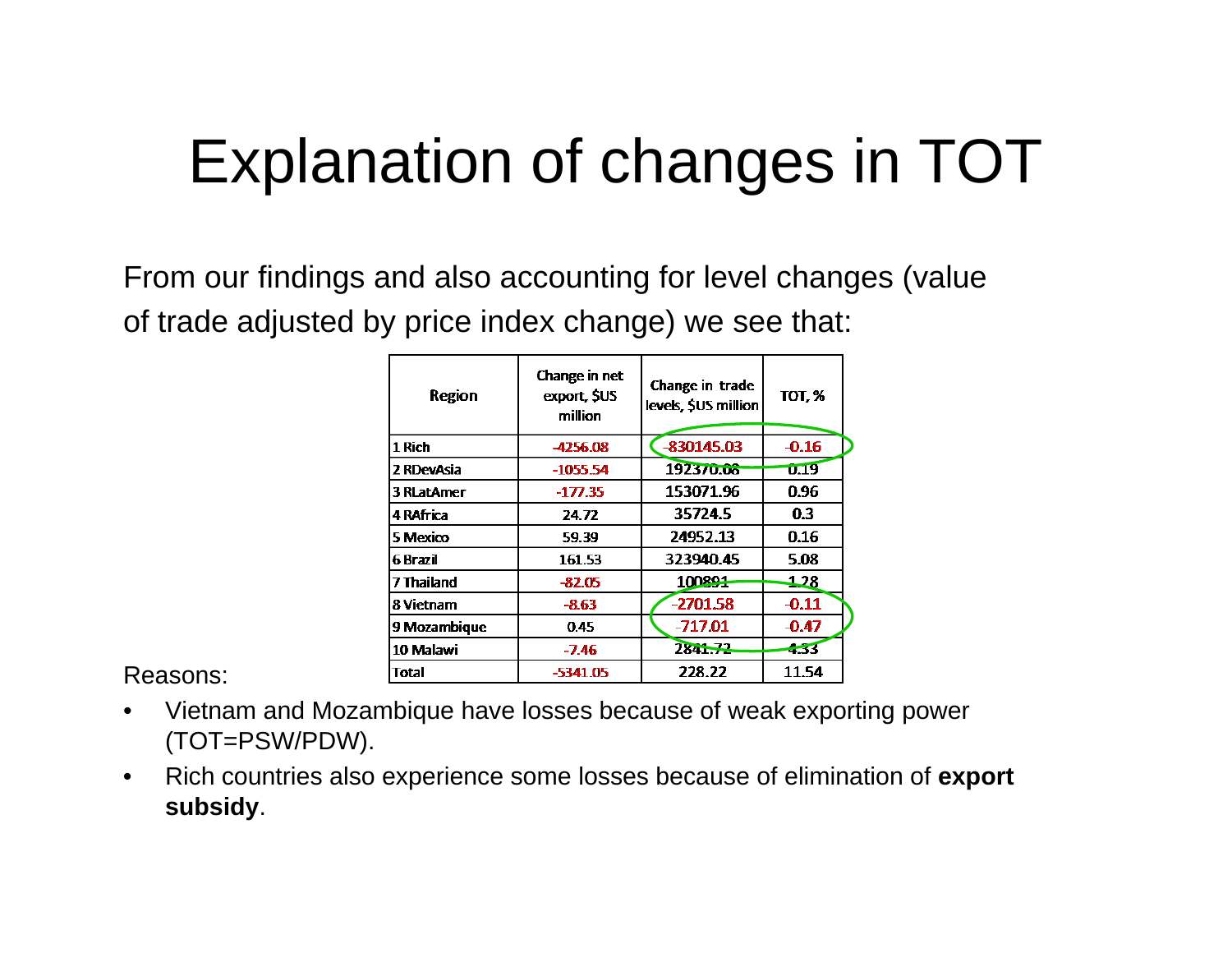#### Extension: Partial liberalization of trade

#### Experiment new: Shock *to, tfd, tfm, tms,* and *txs* by -30%.

- •Shock to(AGRI\_COMM,"Rich") = rate% -30 from file to.shk;
- •Shock tfd(TRAD\_COMM,AGRI\_COMM,"Rich") = rate% -30 from file tfd.shk;
- •Shock tfm(TRAD\_COMM,AGRI\_COMM,"Rich") = rate% -30 from file tfm.shk;
- •Shock tms(AGFD\_COMM,REG,"Rich") = rate% -30 from file tms.shk;
- •Shock txs(AGFD\_COMM,"Rich",REG) = rate% -30 from file txs.shk;

| Region       | Change in net export, \$US million         |                                       | Change in trade levels, \$US<br>million |                                     | ТОТ, %                              |                                     |                  |
|--------------|--------------------------------------------|---------------------------------------|-----------------------------------------|-------------------------------------|-------------------------------------|-------------------------------------|------------------|
|              | <b>Full</b><br>liberalization<br>$(-100%)$ | Partial<br>liberalization<br>$(-30%)$ | Full<br>liberalization<br>$(-100%)$     | Partial<br>liberalization<br>(-30%) | Full<br>liberalization<br>$(-100%)$ | Partial<br>liberalization<br>(-30%) | Change in<br>тот |
| 1 Rich       | $-4256.08$                                 | 207459.04                             | $-830145.03$                            | $-167896.05$                        | $-0.16$                             | $-0.03$                             | 0.13             |
| 2 RDevAsia   | $-1055.54$                                 | $-188147.6$                           | 192370.08                               | 41999.46                            | 0.19                                | 0.03                                | $-0.16$          |
| 3 RLatAmer   | $-177.35$                                  | 8929.43                               | 153071.96                               | 41056.34                            | 0.96                                | 0.24                                | $-0.72$          |
| l4 RAfrica   | 24.72                                      | $-3903.51$                            | 35724.5                                 | 2706.45                             | 0.3                                 | ഛി                                  | $-0.28$          |
| 5 Mexico     | 59.39                                      | $-19369.58$                           | 24952.13                                | $-1267.51$                          | 0.16                                | $-0.01$                             | $-0.17$          |
| 6 Brazil     | 161.53                                     | 3623.11                               | 323940.45                               | 61416.15                            | 5.08                                | 0.9                                 | $-4.18$          |
| 7 Thailand   | $-82.05$                                   | $-18741.06$                           | 100891                                  | 22810.69                            | 1.28                                | 0.28                                | -1               |
| 8 Vietnam    | $-8.63$                                    | 8826.94                               | $-2701.58$                              | $-1061.59$                          | $-0.11$                             | $-0.05$                             | 0.06             |
| 9 Mozambique | 0.45                                       | 76.19                                 | $-717.01$                               | $-166.65$                           | $-0.47$                             | $-0.11$                             | 0.36             |
| 10 Malawi    | $-7.46$                                    | $-53.65$                              | 2841.72                                 | 405.67                              | 4.331                               | <u>0.59.</u>                        | $-3.74$          |
| <b>Total</b> | $-5341.05$                                 | $-1300.69$                            | 228.22                                  | 2.95                                | 11.54                               | 1.87                                | $-9.67$          |